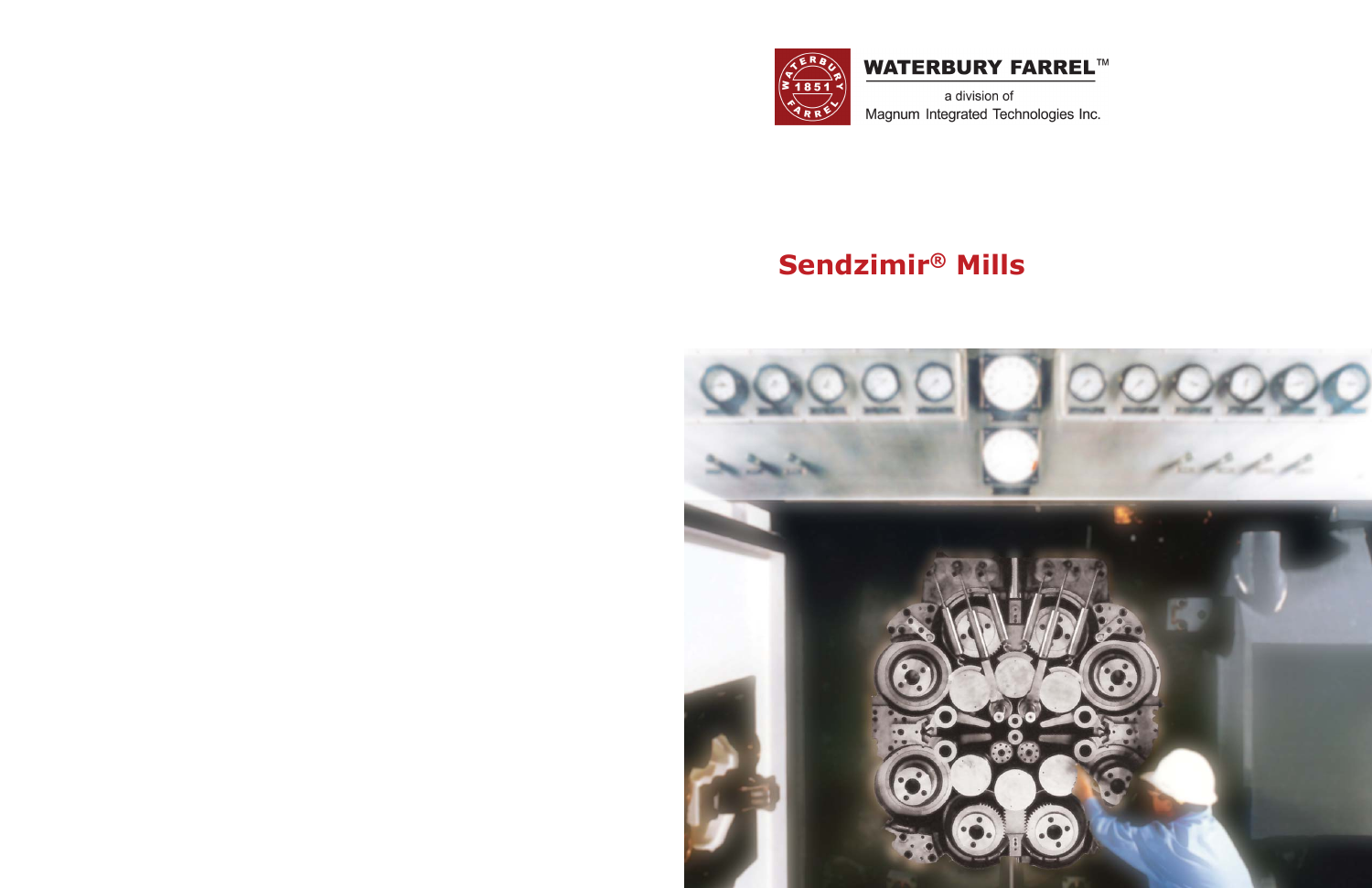This cluster-type mill is the most flexible and powerful of its kind. It is used to roll both ferrous and non-ferrous metals and is designed to make heavy reductions at high speeds. the roll cluster contains 12 rolls and 8 backing bearing assemblies. Four of the rolls are driven by intermediate rolls.

Rigid, compact mill housing eliminates deflection of work rolls and produces a uniformly close gauge tolerance strip. We supply 20-High Mills in either reversing or one-way operations.

All of these cluster mills use hydraulic servo-controlled screwdowns. A standard feature of most of these mills is a mechanically operated crown adjustment (a patent feature of Waterbury Farrel). Some of the larger mills of this type may be equipped with "AS-U-ROLL"<sup>™</sup> power crown adjustments.



Due to the demands set forth by the stainless steel industry for better quality strip, Waterbury Farrel<sup>®</sup> made another revolutionary change in the traditional monoblock Z-Mill® Rolling Mill by including bottom power crown control and by substantially increasing the mass of the housing to achieve higher mill rigidity. The mill (colored graphic) can roll stainless strip of 0.1mm thick and 1300mm wide at very high speeds while maintaining close tolerances. Advantages of this design include:

- \* Very low mill stretch
- \* Superior flatness control
- \* Elimination of crown on rolls
- \* Accurate passline adjustment
- \* Larger housing cavity for wider application range of rolls and better coolant control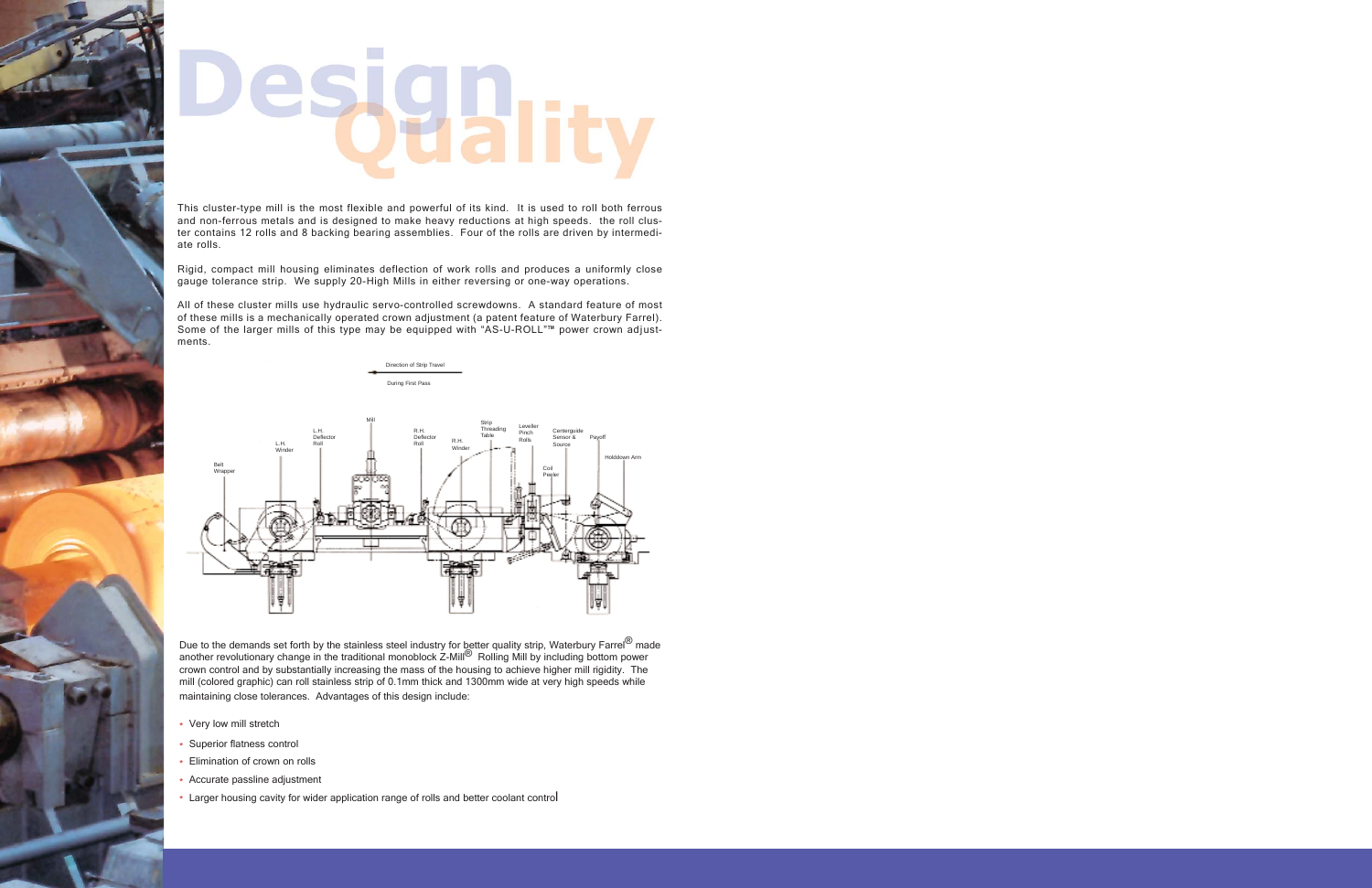

### Strengths of Sendzimir design ®

- Unlike a mono block housing that is machined permanently, due to which it never loses its alignment and never needs any maintenance, a mill with split housing sees considerable drift over time. Low rigidity.
- Gage thickness accuracy better than ? 3 ?m at the roll bite cannot be achieved in split housing mills whereas Sendzimir mills can achieve better than?0.1 ?m using backing assemblies
- **Mills of split housing type have more components,** which mean more wear and more maintenance (and less production).

The skill level required of the operators and maintenance personnel for mills with split housing design is very high.

Most split housing designs require that the extremely high roll separating forces be directly transmitted through hydraulics, performance of which is unstable, difficult to accurately predict and compensate

for. In a mono block housing, a large linear displacement of the screw down rod indirectly effects a fractional linear displacement of the rolls by accurate mechanical displacement through the eccentrics.

The mono block mill housing has the shortest stress path which represents a high mill modulus whereas the split mill housing design has more interfaces in the stress path which reduces its mill modulus.

Each of the interfaces has a friction that increases the hysteresis and this is very bad for roll gap accuracy in split housing.

Mills with split housing design need to be accurately calibrated and this issue does not exist with the mono block design.

Due to the large quantity of small size components, the natural frequency of the split housing mill will be lower because of which there is a higher possibility of mill vibration causing strip defects.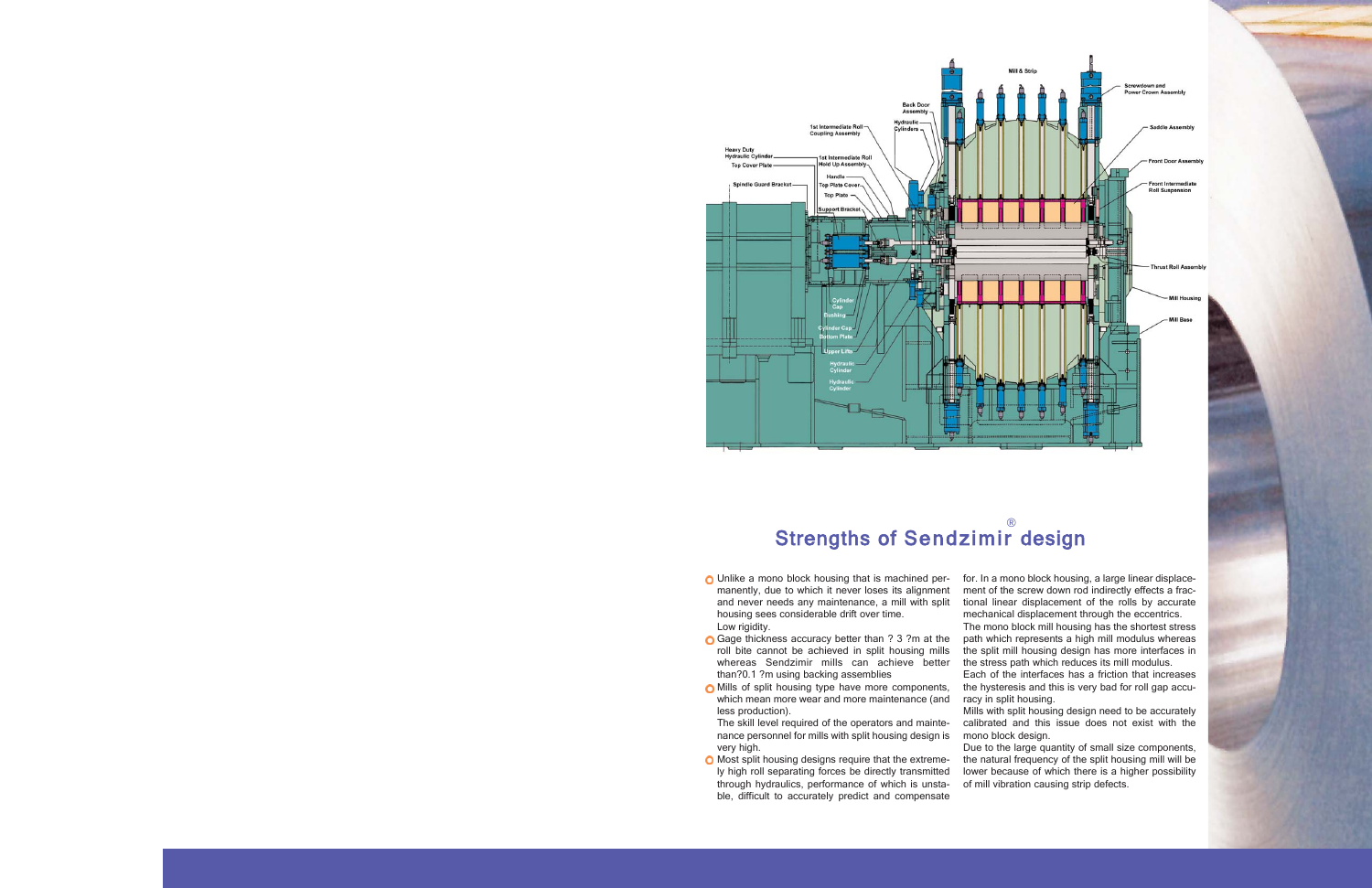### The exclusive design features of Waterbury Farel® Z-Mills offer significant advantages over 4-high and other types of cluster mills. Major advantages of Z-Mills are:

Extreme accuracy of gauge Highest standard of surface finish Shape instantly adjustable No limitation of width of strip Minimum number of passes Reduction (or elimination) of intermediate anneals Quick & easy roll changes Small work rolls make tungsten carbide rolls economical to use Freedom from camber and edge cracking Compact design Low foundation costs Smaller roll grinder



|                            | <b>Work Roll</b><br><b>Diameter</b><br>(Nom.) |             | <b>Backing Bearing</b><br><b>Diameter</b> |        | <b>Strip Width, Max.</b> |     |                    |      |                                                                                                      |              |                         |
|----------------------------|-----------------------------------------------|-------------|-------------------------------------------|--------|--------------------------|-----|--------------------|------|------------------------------------------------------------------------------------------------------|--------------|-------------------------|
| <b>Mill</b><br><b>Type</b> |                                               |             |                                           |        | <b>Narrowest Mill</b>    |     | <b>Widest Mill</b> |      | <b>Typical</b><br><b>Product</b>                                                                     |              | <b>Minimum</b><br>Gauge |
|                            | lnch                                          | mm          | <b>Inch</b>                               | mm     | <b>Inch</b>              | mm  | Inch               | mm   |                                                                                                      | Inch         | mm                      |
| <b>ZR-32</b>               | $0.250$ 6.35                                  |             | 1.875                                     | 47.63  | 4.25                     | 105 | 7.25               | 180  | Ultra-thin foil nonferrous, high carbon, stainless steel                                             | 0.0001       | 0.003                   |
| <b>ZR-34</b>               |                                               | 0.400 10.16 | 3.000                                     | 76.20  | 7.5                      | 190 | 15                 | 380  | Electrical alloys, stainless, tantalum zirconium, super alloys & bimet-10.0004                       |              | 0.01                    |
| <b>ZR24</b>                |                                               | 0.844 21.44 | 4.724                                     | 119.99 | 8.5                      | 215 | 19.5               | 495  | Low carbon, high carbon, stainless steels, copper, brass, phospho-<br>rous, bronze, aluminum alloys. | 0.0008       | 0.02                    |
| <b>ZR-33</b>               |                                               | 1.125 28.58 | 6.299                                     | 160.00 | 8.625                    | 220 | 26                 | 660  |                                                                                                      |              |                         |
| ZR-33SC                    | 1.260 32.00                                   |             | 6.299                                     | 160.00 | 8.625                    | 220 | 26                 | 660  |                                                                                                      |              |                         |
| <b>ZR-33WF 1.378 35.00</b> |                                               |             | 6.299                                     | 160.00 | 8.625                    | 220 | 26                 | 660  |                                                                                                      | 0.001        | 0.03                    |
| <b>ZR-23</b>               |                                               | 1.578 40.08 | 8.858                                     | 225.00 | 19                       | 480 | 50                 | 1270 |                                                                                                      |              |                         |
| ZR-23SC 2.000 50.80        |                                               |             | 8.858                                     | 225.00 | 19                       | 480 | 50                 | 1270 |                                                                                                      |              |                         |
| ZR-23M 2.420 61.47         |                                               |             | 8.858                                     | 225.00 | 19                       | 480 | 50                 | 1270 |                                                                                                      | 0.002        | 0.05                    |
| <b>ZR-23WF</b> 2.450 62.23 |                                               |             | 8.858                                     | 225.00 | 19                       | 480 | 50                 | 1270 |                                                                                                      |              |                         |
| <b>ZR-22</b>               | 2.125 53.98                                   |             | 11.811                                    | 300.00 | 26                       | 660 | 52                 | 1320 | Low carbon, high carbon and stainless steels                                                         |              |                         |
| $ZR-22B$                   | 2.500 63.50                                   |             | 11.811                                    | 300.00 | 26                       | 660 | 52                 | 1320 |                                                                                                      |              |                         |
| ZR-22BB 3.000 76.20        |                                               |             | 11.811                                    | 300.00 | 26                       | 660 | 52                 | 1320 |                                                                                                      | 0.003        | 0.07                    |
| <b>ZR-22S</b> 2.687 68.25  |                                               |             | 11.811                                    | 300.00 | 26                       | 660 | 52                 | 1320 |                                                                                                      | lto<br>0.004 | to<br>0.1               |
| ZR-22WF 2.598 65.99        |                                               |             | 11.811                                    | 300.00 | 26                       | 660 | 52                 | 1320 |                                                                                                      |              |                         |
| <b>ZR-21</b>               |                                               |             | 3.500 88.90 16.000                        | 406.40 | 33                       | 840 | 66                 | 1675 |                                                                                                      | 0.006        | 0.15                    |
| ZR-21WF 3.622 92.00 16.000 |                                               |             |                                           | 406.40 | 33                       | 840 | 66                 | 1675 |                                                                                                      |              |                         |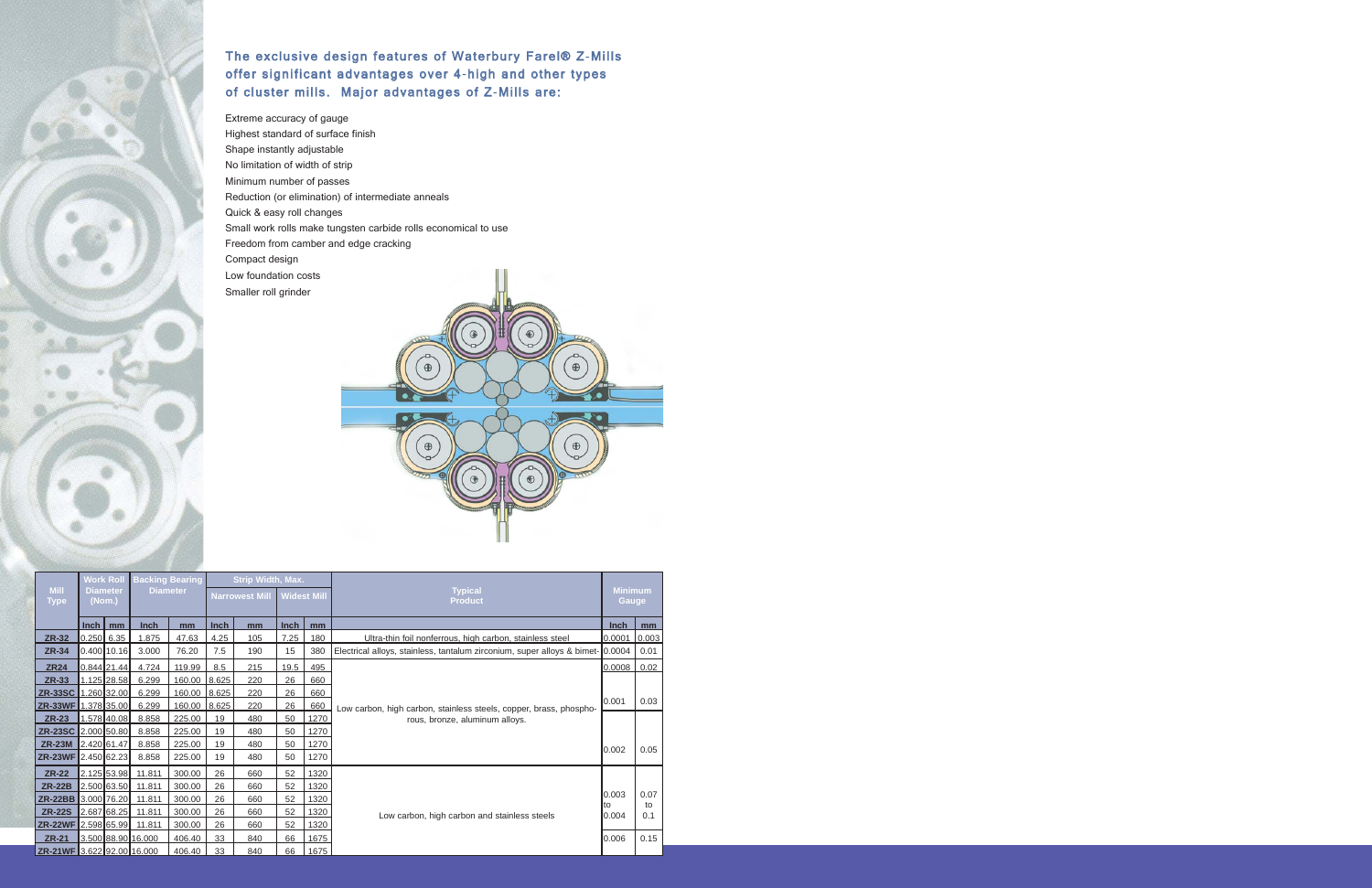# Old Mill Housing Ws

Larger housing cavity needed for better coolant handling and cobble disposal Zero deflection in the rolling direction permissible since there are no restraining devices Zero radial deflection permissible since there are no restraining devices Minimum vertical deflection permissible since screwdown control becomes non linear at large values Ensures even crown on both sides of the strip Provides double the I/Os for flatness control Combined with longer stroke 1st intermediate rolls, this eliminates the need for crowned rolls Provides superior steering control of strip

# Features & antages

- **O** Ensures even crown on both sides of the strip
- **O** Provides double the I/Os for flatness control
- **C** Combined with longer stroke 1st intermediate rolls
- **O** Provides superior steering control of strip
- O Double "As-U-Roll"™ Crown Control
- **O** Double bottom screw down control
- **O** Easily removable screw down racks
- **O** Bigger housing cavity
- **O** Recessed coolant spray nozzles
- **O** Proportional coolant flow control
- **O** High resolution bottom screw down
- **O** Superior backing assemblies Superior gauge & flatness control and uniform wear of rolls





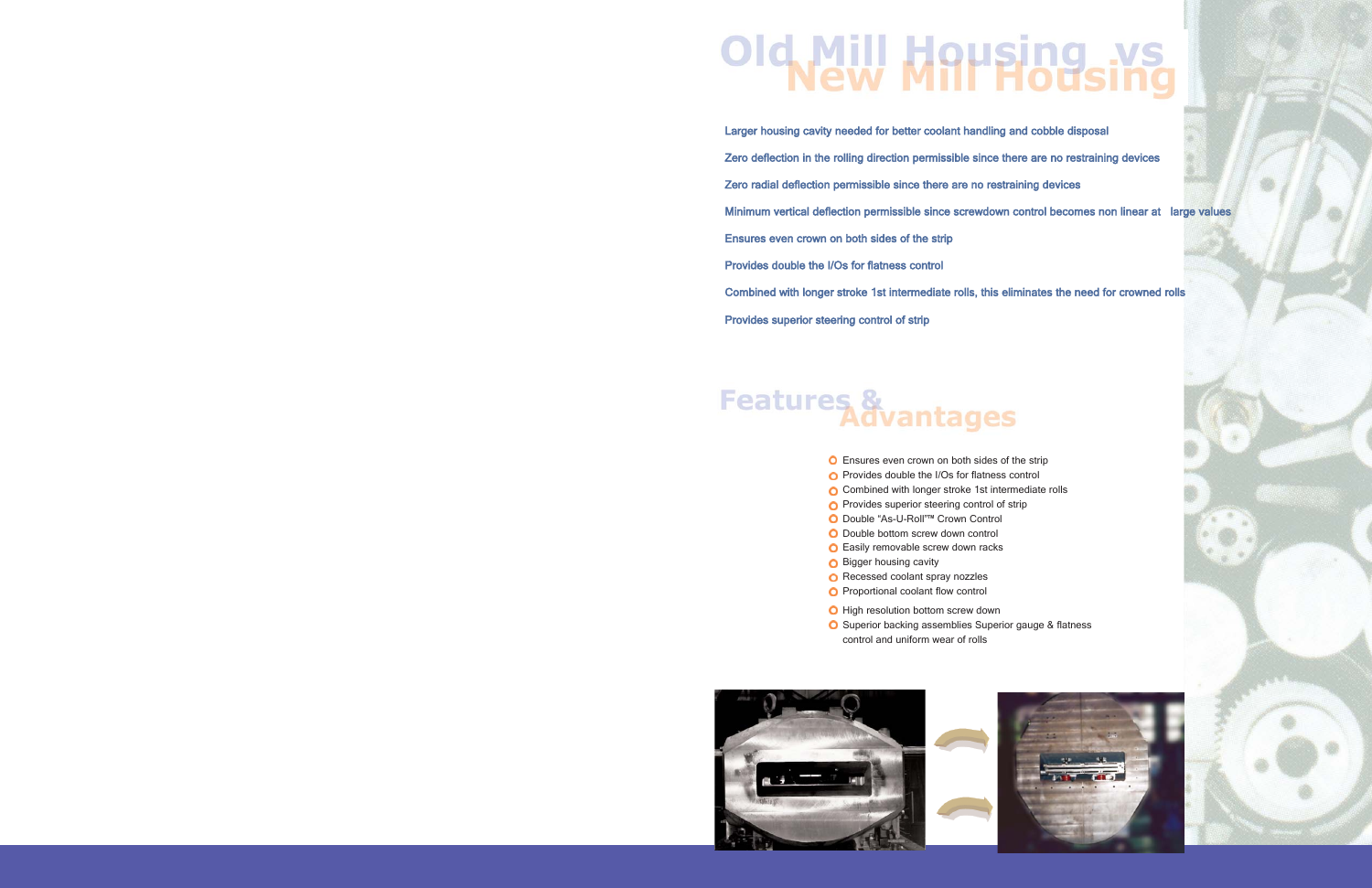

Select Achievements include:

199 Installations worldwide represent about half the mar ket share

67 Sendzimir Mills Supplied for Rolling Stainless **Steel** 

Mill Speeds up to 3500 fpm (1067 m/min) have been achieved

Thinnest Material rolled on a Waterbury Farrel Mill is 0.76µm

These computerized Hydraulic Automatic Gauge Control systems permit the production of close tolerance strip merely by pushing a button. The system automatically and consistently maintains extremely tight tolerance throughout the lenth of every coil, regardless of speed. Basically, the MICRON ® AGC, one of the most sophisticated and successful computerized control systems in the world, patented by WATERBURY FARREL®, monitors the strip gauge and corrects variations within milliseconds. Corrections are transmitted to an accurate, highly-responsive electro-hydraulic servo-screwdown.

Other components of the system include precision high-response gauges, a state-of-the-art industrial computer and appropriate interface and operational software, as well as management printout data and automated rolling schedule.



Left: Demonstrates ability to use either upper or lower power crowns.

Shows ability to manipulate crown consols from any one of 3 touch screens two at the mill and one in the pulpit. Middle: Sample Screen from the Operator Interface Graphic Software.

Right: AccuVision 1'st intermediate control touch screen.